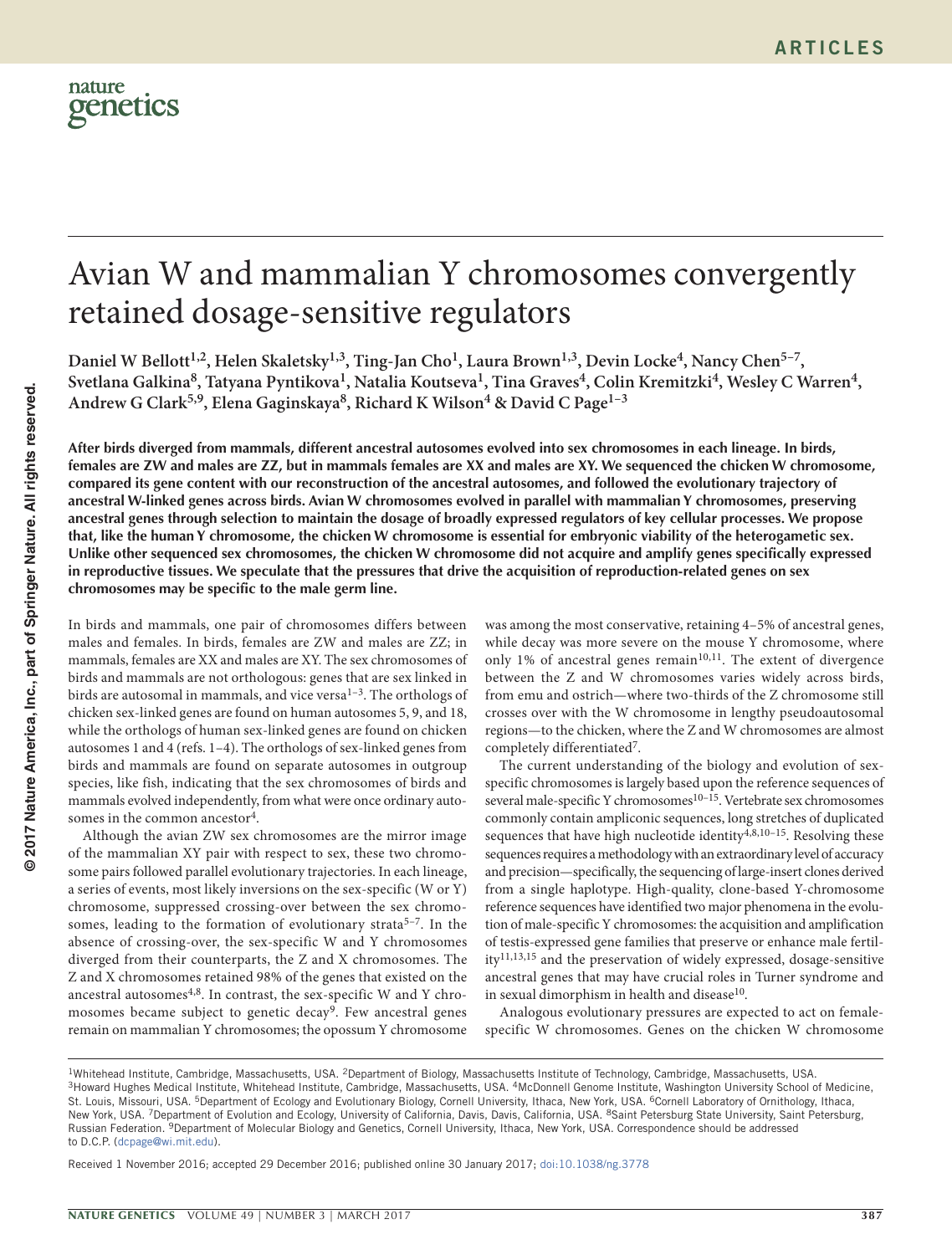respond to female-specific selection<sup>16</sup> and are expected to accumulate genes expressed solely in female-specific tissues<sup>[17](#page-6-12)</sup>. W-linked genes in chicken, turkey, and duck are evolving with significant contributions from purifying selection<sup>18</sup>. In chicken<sup>19</sup> and flycatcher<sup>20</sup>, the combined expression of Z–W gene pairs in females is comparable to the expression from both Z genes in males, leading some investigators to hypothesize that the surviving ancestral W-linked genes in birds also should be enriched for broadly expressed, dosagesensitive regulators<sup>20</sup>.

Here we reconstruct the evolutionary trajectory of the genes ancestral to the avian sex chromosomes and examine whether evolutionary pressures analogous to those faced by the mammalian Y chromosomes generated biases in the gene content of femalespecific avian W chromosomes. To enable a systematic and comprehensive analysis of gene acquisition and preservation, we produced the first high-quality, clone-based reference sequence from the femalespecific chicken W chromosome, supported by physical, linkage, and cytological maps. These sequences, made immediately available in GenBank, have already enabled the design and interpretation of recent studies of avian sex chromosomes $18-20$  $18-20$ . We took advantage of our previous reconstruction of the ancestral gene content of the avian sex chromosomes[4,](#page-6-2) as well as the candidate W-linked genes reported in draft genome assemblies from several avian lineages<sup>7,[18,](#page-6-13)[20,](#page-6-15)[21](#page-6-16)</sup>, to extend our parallel analysis across the surviving ancestral genes on the W chromosomes of 14 species of birds.

Genetic decay devastated the chicken W chromosome: only 28 of 685 ancestral genes remain. All of the genes on the chicken W chromosome derive from the ancestral autosomes and are expressed across a broad array of adult and embryonic tissues. Relative to other ancestral genes, surviving Z–W gene pairs on the W chromosomes of chicken and other birds are enriched for dosage-sensitive, broadly expressed genes, under strong purifying selection. We conclude that selection to maintain the ancestral dosage of homologous sex-chromosome gene pairs was the driving force behind the survival of ancestral W-chromosome genes in the chicken and across the avian lineage. Further, we speculate that differences in selective pressures operating on chromosomes in male and female germ lines may explain why no W-linked genes are expressed exclusively in female-specific tissues in the chicken.

## **RESULTS**

# **Sequencing and analysis of the chicken W chromosome**

We sequenced the euchromatic portion of the chicken W chromosome (**[Fig. 1](#page-1-0)**), using the super-resolution methodology that we previously employed on mammalian Y, human X, and chicken Z chromosomes (Online Methods)[4,](#page-6-2)[8,](#page-6-5)[10–](#page-6-7)[13,](#page-6-10)[15.](#page-6-9) We obtained a tiling path of 7 Mb in 13 contigs (**[Fig. 1a](#page-1-0)**–**c**, **Supplementary Table 1**, and **Supplementary Data 1**), containing 28 genes (**[Fig. 1b](#page-1-0)**). The resulting sequence is accurate to about 1 nt per 36 kb (Online Methods and **Supplementary Table 1**). We employed two methods to order and orient these contigs (Online Methods). First, we assigned each sequence contig to one of three distinct linkage groups on the radiation hybrid map (**[Fig. 1a](#page-1-0)**,**d** and **Supplementary Data 2**), and, second, we ordered the three radiation hybrid linkage groups along the W chromosome using lampbrush FISH (**[Fig. 1e](#page-1-0)**,**f** and **Supplementary Fig. 1**).

We validated each putative chicken W-chromosome gene by verifying transcriptional activity (**Supplementary Data 3**) and comparing its ORF to its human ortholog (**Supplementary Data 4**). All 28 genes on the W chromosome are broadly expressed across adult tissues (**[Fig. 2](#page-2-0)**). Of the 28 genes, 27 are each present in a single copy on the chicken W chromosome; only *HINTW* has been amplified into a multicopy family (**Supplementary Fig. 2**) (refs. [18,](#page-6-13)[22](#page-6-17)). Ampliconic



<span id="page-1-0"></span>Figure 1 Structure of the chicken W chromosome. (a) Sequence map of the W chromosome, covering 7 Mb in 13 contigs. (b) Twenty-eight protein-coding genes. See also Supplementary Data 2 and 3. (c) Clone map; highlighted clones (red) were used as probes in lampbrush FISH. See also Supplementary Table 1 and Supplementary Data 1. (d) Radiation hybrid retention frequencies for single-copy markers (orange circles) and the average for each chromomere (dashed lines). Chromomere 4, located near the centromere, displays the highest average retention frequency. See also Supplementary Data 4. (e) Schematic of the W chromosome at diplotene of female meiosis. The pseudoautosomal region (green) contains chiasma between terminal giant lumpy (TGL) loops at the W and Z termini. Chromomeres are numbered in ascending order from the free end of the W chromosome to the chiasma region. Heterochromatic repeat families (red hashes) occupy chromomeres 1, 3, 5, and 6. Chromomeres 2, 4, and 7 correspond to three distinct radiation hybrid linkage groups; most of their sequence is ancestral single-copy sequence (yellow). A small ampliconic region (blue) contains *HINTW*. See also Supplementary Figure 2. (f) Lampbrush FISH localizes BAC probes from each radiation hybrid linkage group to a different chromomere. The TGL site is marked with a green arrowhead; each chromomere is numbered in white. Scale bars, 5 µm. BAC probes contain interspersed repeats and give weak secondary signals at multiple sites on the W and other chromosomes; primary signal is marked with a white arrowhead. CH261-75N4 localizes to chromomere 2, CH261-107E4 localizes to chromomere 4, and CH261-114G22 localizes to chromomere 7 (all red). See also Supplementary Figure 1.

sequences, which are long stretches of duplicated sequence that have high nucleotide identity, are a common feature of mammalian Y chromosomes[11–](#page-6-8)[15.](#page-6-9) The *HINTW* array is the only ampliconic sequence on the chicken W chromosome, with approximately 40 copies of a 5-kb repeat unit, ranging from 95–99.9% nucleotide identity (**[Fig. 1a](#page-1-0)**,**e** and **Supplementary Fig. 2**).

# **Reconstructing the ancestral autosomes**

Our previous comparisons of the chicken Z chromosome with the orthologous human autosomes identified a set of 671 ancestral genes that were present on the ancestral amniote autosomes that became the chicken Z and W sex chromosomes (**[Table 1](#page-2-1)** and **Supplementary**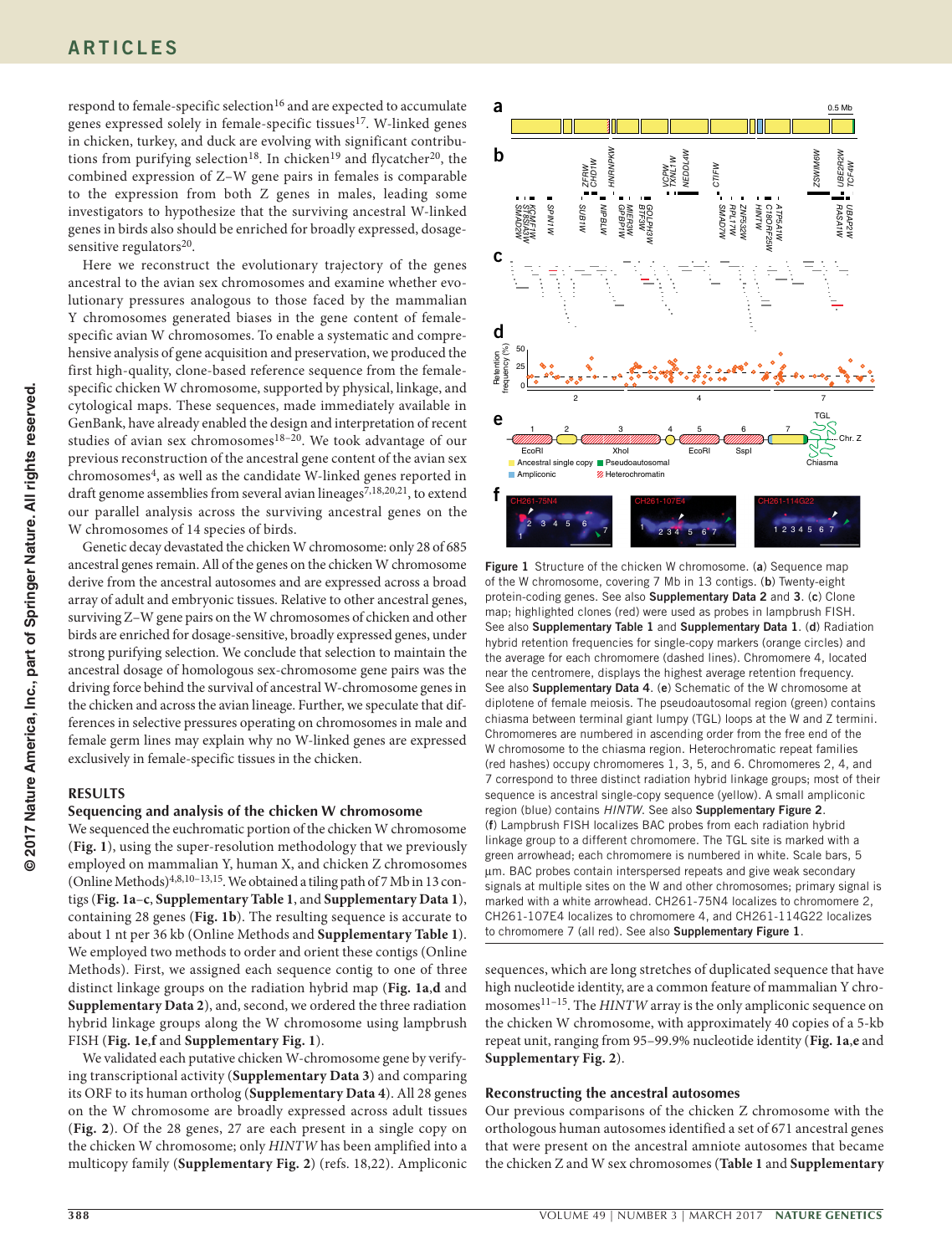

<span id="page-2-0"></span>Figure 2 Chicken W-chromosome genes are broadly expressed across adult somatic tissues. The heat map shows the relative expression levels of W-chromosome genes in adult female tissues from the Chickspress RNA–seq data set ([PRJNA204941](https://www.ncbi.nlm.nih.gov/bioproject/?term=PRJNA204941)). Expression for each gene is normalized to expression in the tissue with the highest expression level.

**Table 2**) (ref. [4](#page-6-2)). We revisited our reconstruction of the gene content of the ancestral autosomes in light of recent improvements to the annotations of the chicken and human genomes, as well as newly pub-lished genome sequences from anole lizard<sup>23</sup>, American alligator<sup>[24,](#page-6-19)[25](#page-6-20)</sup>, and ostrich<sup>26</sup> that could allow us to determine whether gene gains or losses occurred before the common ancestor of extant birds (**[Fig. 3a](#page-2-2)** and Online Methods). With this revised reconstruction, we identified 685 genes as present on the ancestral autosomes that became the avian Z and W sex chromosomes (**[Table 1](#page-2-1)** and **Supplementary Table 2**).

# **Ancestral Z–W gene pairs in other avian species**

We also searched for surviving ancestral Z–W gene pairs among the published W-linked genes from the 13 other avian species with published female genomes but without clone-based assemblies of the W chromosome (**[Fig. 3a](#page-2-2)**)[7,](#page-6-4)[18,](#page-6-13)[21.](#page-6-16) We stratified these candidate W-linked genes into two groups, on the basis of the amount of information used to identify W-linked genes for each species.

In three species—emu<sup>27</sup>, crested ibis<sup>28</sup>, and collared flycatcher<sup>20</sup> candidate W-linked genes had been ascertained by comparing male and female genome assemblies to identify female-specific sequences<sup>[7,](#page-6-4)[20](#page-6-15)</sup>, but W linkage was not confirmed by PCR or other additional mapping information. Fifty additional candidate W-linked genes were members of our set of 685 ancestral genes in one or more of these three species (**[Fig. 3b](#page-2-2)** and **Supplementary Table 3**). Combining these 50 genes with the 28 genes from the chicken W chromosome gives a total of 78 genes of intermediate or high confidence in one or more of these four species (**[Fig. 3b](#page-2-2)** and **Supplementary Table 3**). Together, these four species represent each of the three major lineages of birds—the paleognathae (emu), neoaves (crested ibis and collared flycatcher), and galloanserae (chicken)—allowing broad conclusions about W-chromosome evolution across all birds (**[Fig. 3a](#page-2-2)**).

We regarded candidate W-chromosome genes in the ten remaining species<sup>7</sup> as lower-confidence predictions. In these species, candidate W-linked genes had been predicted directly from a female genome assembly. Without the control of a male genome assembly, two factors could potentially confound these gene predictions and diminish our ability to detect enrichments among surviving Z–W gene pairs. First, sequencing biases cause local variations in genome coverage that make it difficult to accurately identify the twofold changes in read depth that distinguish autosomal sequences from sex-linked sequences. Second, autosomal paralogs of Z-linked genes may appear similar to genuine Z–W gene pairs. Including predictions from these 10 species yielded another 79 ancestral genes, for a total of 157 putative ancestral genes in one or more of all 14 species (**[Fig. 3b](#page-2-2)** and **Supplementary Table 3**).

## <span id="page-2-1"></span>Table 1 Reconstruction of the gene content of the autosomal ancestors of the chicken sex chromosomes

|                                | Lost  | Ancestral | Gained |
|--------------------------------|-------|-----------|--------|
| Bellott et al. <sup>4</sup>    | 49    | 671       | 493    |
| Not unique                     | 0     | 0         | $-427$ |
|                                | 49    | 671       | 66     |
| Updated annotations, new       | $+5$  | $+5$      | $+1$   |
| Updated annotations, withdrawn | $-7$  | $-49$     | $-18$  |
|                                | 47    | 627       | 49     |
| Gained before birds diverged   | 0     | $+39$     | $-39$  |
| Lost after birds diverged      | $-19$ | $+19$     | 0      |
| Total                          | 28    | 685       | 10     |

See also Supplementary Table 2.

# **Strategies for gene survival on sex-specific chromosomes**

On the male-specific Y chromosomes of mammals, two evolutionary strategies contributed to gene survival despite widespread genetic decay: the retention and amplification of testis-expressed gene families and the conservation of ancestral X–Y gene pairs to maintain compa-rable expression between males and females<sup>[10,](#page-6-7)29</sup>. Although analogous strategies should act on W chromosomes, and W chromosomes are expected to accumulate genes expressed solely in female-specific



<span id="page-2-2"></span>Figure 3 Ancestral Z-W gene pairs from 14 avian species. (a) Phylogenetic tree of the species in this study, with branches colored to highlight relationships among species. Humans diverged from birds 325 million years ago. Green anole lizard and American alligator diverged from birds 275 and 219 million years ago, respectively, and were used to resolve gene gains and losses between birds and mammals. Birds diverged from each other starting around 120 million years ago (yellow). The branches of major avian linages are colored: green, galloanserae; purple, neoaves; red, paleognaths. (b) Euler diagram showing overlapping sets of ancestral Z–W gene pairs identified in chicken (dark pink); 4 species (chicken, collared flycatcher, crested ibis, and emu) (medium pink); and all 14 published female avian genomes (light pink), as subsets of all 685 ancestral Z genes (light yellow). See also Supplementary Table 3.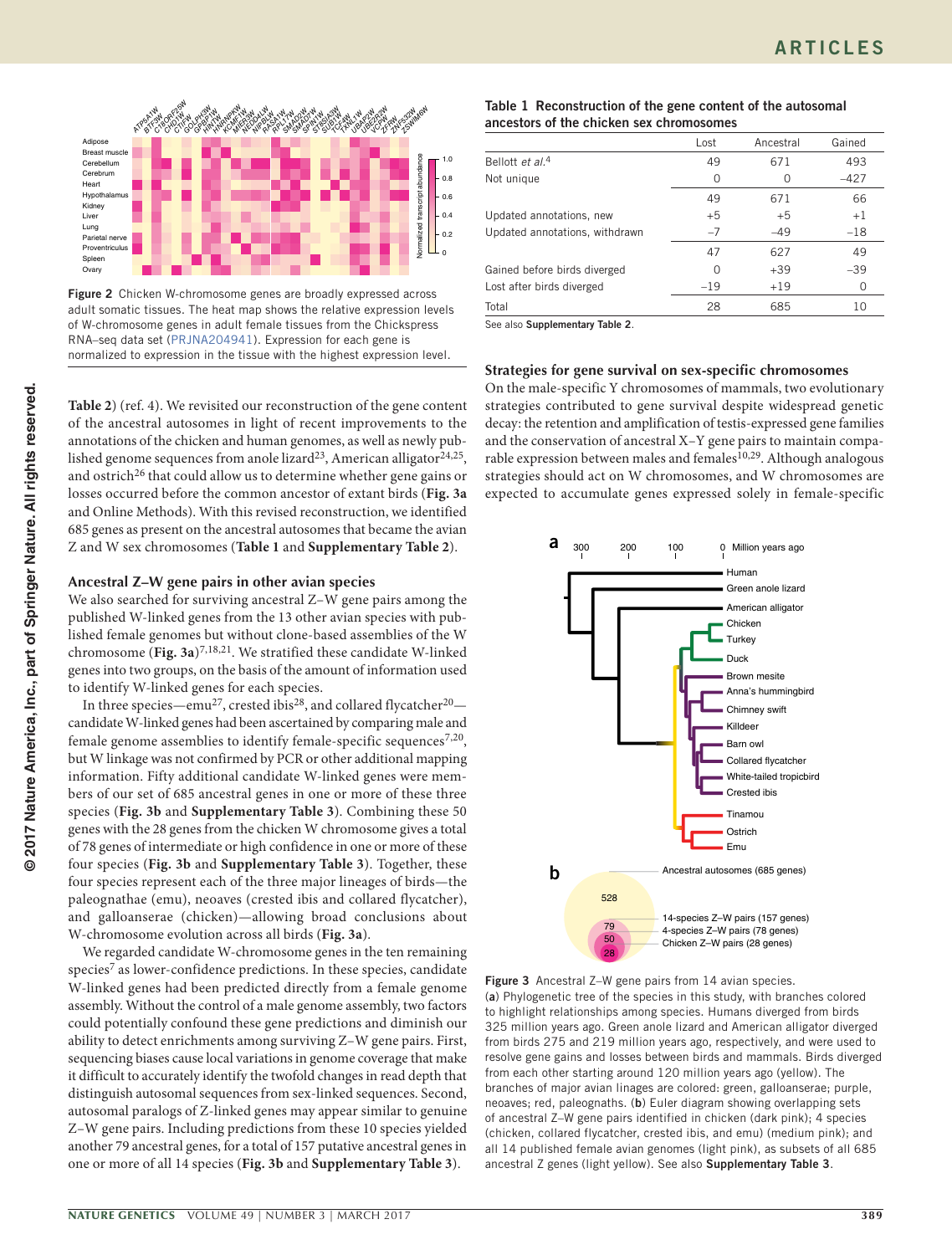# **ARTICLES**



<span id="page-3-0"></span>Figure 4 Factors in the survival of Z–W gene pairs. Violin plots, with the median (black circle) and interquartile range (black bar) indicated, compare annotations of ancestral Z-W gene pairs identified in chicken (dark pink); 4 species (chicken, collared flycatcher, crested ibis, and emu) (medium pink); and all 14 published female avian genomes (light pink) to annotations for the remainder of ancestral Z genes (light yellow). *P* values were obtained using one-tailed Mann–Whitney *U* tests. See the Online Methods and **Supplementary Figure 3**. (a) Human orthologs of ancestral Z–W gene pairs have higher probability of haploinsufficiency than other ancestral Z genes. Chicken, *P* < 5.8 × 10−5; 4 species, *P* < 1.6 × 10−3; 14 species, *P* < 8.34 × 10−4. (b) Chicken Z orthologs of ancestral Z–W gene pairs are more broadly expressed in adult chicken tissues than other ancestral Z genes. Chicken, *P* < 2.1 × 10<sup>-3</sup>; 4 species, *P* < 3.8 × 10<sup>-3</sup>; 14 species, *P* < 0.059. (c) Chicken Z orthologs of ancestral Z–W gene pairs are more highly expressed in chicken blastocysts. Chicken, *P* < 7.7 × 10−7; 4 species, *P* < 1.1 × 10−3; 14 species, *P* < 2.8 × 10−3. (d) Chicken Z orthologs of ancestral Z–W gene pairs have a reduced ratio of nonsynonymous substitutions per nonsynonymous site to synonymous substitutions per synonymous site (dN/dS) in alignments with orthologs in duck. Chicken, *P* < 0.022; 4 species, *P* < 0.052; 14 species, *P* < 3.6 × 10−3. (e) Chicken Z orthologs of ancestral Z–W gene pairs have a reduced dN/dS ratio in alignments with orthologs in collared flycatcher. Chicken, *P* < 8.6 × 10−5; 4 species, *P* < 7.7 × 10−5; 14 species, *P* < 2.9 × 10−5. (f) Chicken Z orthologs of ancestral Z–W gene pairs have a reduced dN/dS ratio in alignments with orthologs in zebra finch.

tissues $16,17$  $16,17$ , we found that the female-specific chicken W chromosome has no genes that are exclusively expressed in sex-specific tissues (**[Fig. 2](#page-2-0)**). In contrast to ampliconic genes on mammalian X and Y chromosomes<sup>[6,](#page-6-25)[8,](#page-6-5)11-[13,](#page-6-10)[15](#page-6-9)</sup>, and even the chicken Z chromosome<sup>4</sup>, the sole ampliconic gene on the W chromosome, *HINTW*, is broadly expressed (**[Fig. 2](#page-2-0)**). Therefore, the first strategy cannot explain the survival of ancestral Z–W gene pairs in the chicken.

Despite widespread genetic decay on the sex-specific chromosome, dosage-sensitive genes functioning across many tissues and cell types may survive because their loss would have too great an impact on reproductive fitness and even viability. We looked for evidence that selection to maintain the correct dosage of

ancestral genes might spare W-linked genes from genetic decay[10,](#page-6-7)[29–](#page-6-24)[31](#page-6-26). We compared each of these three lists of surviving ancestral Z–W gene pairs (from chicken alone, or 4 species, or all 14 species) to the other ancestral genes, reanalyzing published data sets for evidence that Z–W pair genes systematically differ from the ancestral genes on the Z chromosome that lack W homologs with regard to dosage sensitivity<sup>32</sup>, breadth of expression<sup>19,[33,](#page-6-28)34</sup>, and intensity of purifying selection<sup>[35](#page-6-30)</sup> ([Fig. 4](#page-3-0)).

# **Z–W gene pairs are more dosage sensitive**

First, we examined whether surviving Z–W gene pairs show signs of dosage sensitivity. We used published gene-by-gene estimates of the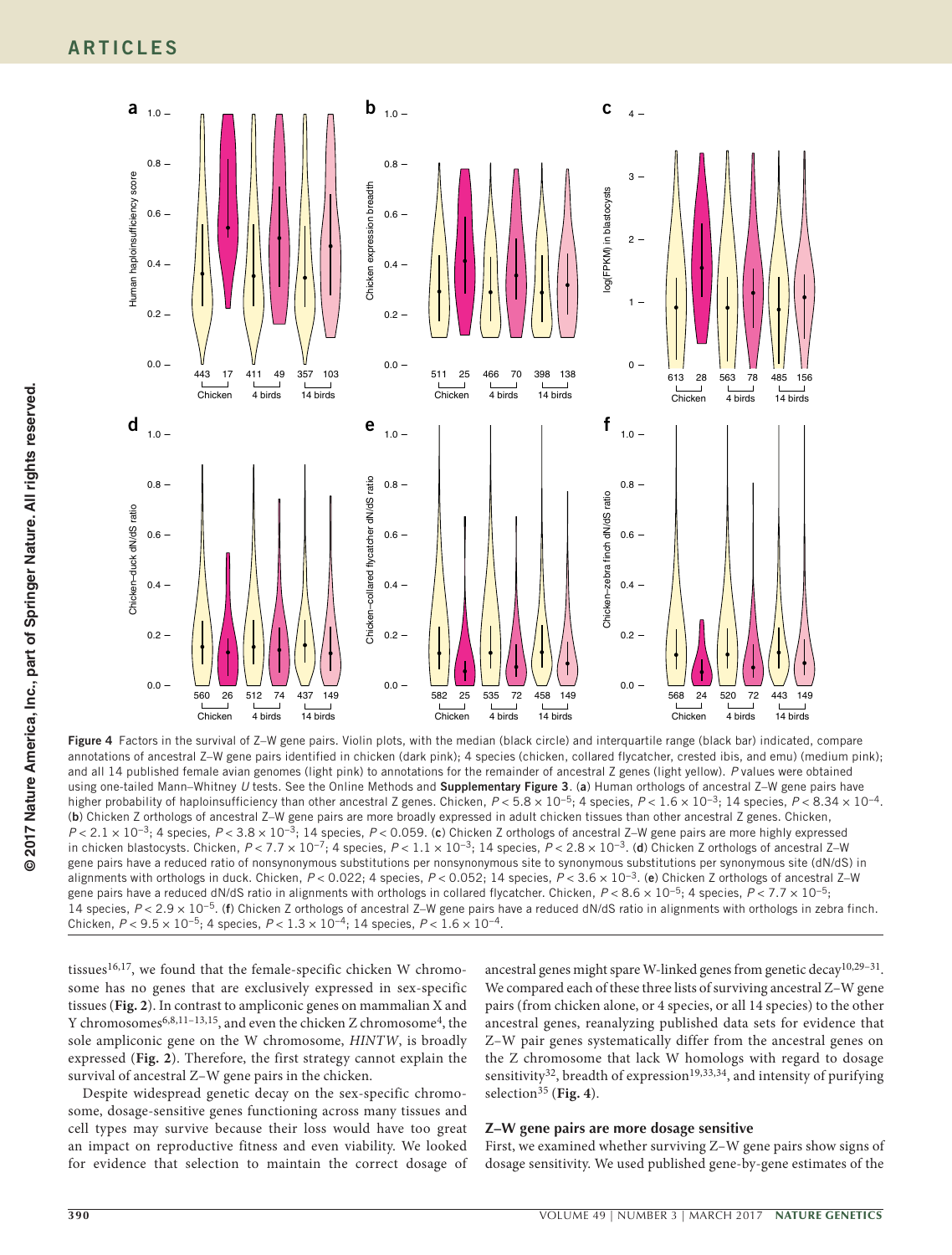probability of haploinsufficiency for the human genome<sup>[32](#page-6-27)</sup>, mapped on to their orthologs in the chicken genome. We found that the human orthologs of surviving Z–W gene pairs were more likely to be haploinsufficient than the human orthologs of ancestral Z-chromosome genes that lack W-chromosome homologs (one-tailed Mann–Whitney *U* test: chicken, *P* < 5.8 × 10<sup>-5</sup>; 4 species, *P* < 1.6 × 10<sup>-3</sup>; 14 species, *P* < 8.34 × 10−4) (**[Fig. 4a](#page-3-0)** and **Supplementary Table 2**).

Additional evidence for the dosage sensitivity of specific Z–W gene pairs comes from human congenital disorders. Of the 28 chicken Z–W pairs, 3 have human orthologs implicated in congenital disorders caused by heterozygous loss-of-function mutations. Haploinsufficiency for *TCF4* is responsible for Pitt–Hopkins syndrome[36](#page-6-31). Parkes–Weber syndrome is caused by heterozygous inactivating mutations in *RASA1*. Cornelia de Lange syndrome results from haploinsufficiency for *NIPBL*[37](#page-6-32). To assess the statistical likelihood of finding 3 demonstrably haploinsufficient human orthologs among these 28 Z–W pairs, we examined all 4,562 human phenotypes with a known molecular basis catalogued in Online Mendelian Inheritance in Man (OMIM). Specifically, we searched for entries containing the word "haploinsufficient" or "haploinsufficiency" and found 238 disorders attributed to haploinsufficiency for a human gene. Three of 11 phenotypes mapping to human orthologs of Z–W pair genes were due to haploinsufficiency, whereas only 235 of 4,551 phenotypes in the rest of the human genome were due to haploinsufficiency (one-tailed Fisher's exact test, *P* < 0.017). Taken together, the elevated haploinsufficiency probabilities and enrichment for human disorders caused by haploinsufficiency suggest that Z–W pairs are enriched for haploinsufficient genes.

# **Z–W gene pairs are more broadly expressed**

Z–W gene pairs functioning across many tissues and cell types face additional selective constraints, which could prevent the loss of the W-linked copy, leading to an enrichment for broadly expressed genes among surviving Z–W pairs. Across adult chicken tissues, we observed that the Z homologs of Z–W gene pairs are more broadly expressed than ancestral Z genes that lack W homologs in chicken and in four species (one-tailed Mann–Whitney *U* test: chicken, *P* < 2.1 × 10−3; 4 species, *P* < 3.8 × 10−3; 14 species, *P* <0.059) (**[Fig. 4b](#page-3-0)** and **Supplementary Table 2**). This increased breadth of expression extends to the human orthologs of Z–W gene pairs; the human orthologs of Z–W gene pairs are more broadly expressed than the human orthologs of ancestral Z genes that lack W homologs in chicken and in four species (one-tailed Mann–Whitney *U* test: chicken, *P* < 1.6 × 10−3; 4 species, *P* < 0.047; 14 species, *P* < 0.13) (**Supplementary Fig. 3** and **Supplementary Table 2**). We conclude that the autosomal precursors of Z–W gene pairs were broadly expressed across adult tissues in the common ancestor of birds and mammals.

This breadth of expression also extends to the earliest stages of development. Ancestral Z–W pairs are more highly expressed in chicken blastocysts than are ancestral Z genes that lack W orthologs (one-tailed Mann–Whitney *U* test: chicken, *P* < 7.7 × 10−7; 4 species, *P* < 1.1 × 10−3; 14 species, *P* < 2.8 × 10−3) (**[Fig. 4c](#page-3-0)** and **Supplementary Table 2**). We also examined the human orthologs of ancestral Z genes in published human embryonic transcriptome data<sup>34</sup>. We found that the human orthologs of ancestral Z–W pairs are more highly expressed in human blastocysts than are human orthologs of ancestral Z genes that lack W homologs in chicken and in 14 species (one-tailed Mann–Whitney *U* test: chicken, *P* < 5.4 × 10−5; 4 species, *P* < 0.087; 14 species, *P* < 0.011). We conclude that the autosomal precursors of the Z–W pairs were more broadly expressed across developmental time as well as across tissues in the amniote ancestor.



<span id="page-4-0"></span>Figure 5 Regulatory annotations of chicken ancestral Z-W gene pairs. The Euler diagram depicts regulatory functions predicted for genes from selected Z–W gene pairs on the basis of UniProt annotations of human orthologs. See also Supplementary Table 4.

# **Z–W gene pairs are subject to stronger purifying selection**

Previous comparisons among Z–W pairs in chicken, turkey, and duck showed that purifying selection has contributed significantly to the evolution of W-linked genes<sup>[18](#page-6-13)</sup>. We reasoned that if  $Z-W$  gene pairs are haploinsufficient, alleles that impair the function of Z-linked homologs should be detrimental in both males and females, so that the Z homologs of Z–W gene pairs should also show signs of strong purifying selection. We examined Ensembl chicken ortholog alignment data for evidence that the Z-linked homologs of Z–W gene pairs were subject to stronger purifying selection than other ancestral Zlinked genes. In comparison to ancestral genes on the Z chromosome that lack W homologs, the Z-linked homologs of Z–W gene pairs have a reduced ratio of nonsynonymous to synonymous substitution (dN/dS) rates when chicken genes are compared to orthologs in duck for chicken and 14 species (one-tailed Mann–Whitney *U* test: chicken, *P* < 0.022; 4 species, *P* < 0.052; 14 species, *P* < 3.6 × 10−3) (**[Fig. 4d](#page-3-0)** and **Supplementary Table 2**), and for all three groups both in collared flycatcher (one-tailed Mann–Whitney *U* test: chicken, *P* < 8.6 × 10<sup>-5</sup>; 4 species, *P* < 7.7 × 10<sup>-5</sup>; 14 species, *P* < 2.9 × 10<sup>-5</sup>) (**[Fig. 4e](#page-3-0)** and **Supplementary Table 2**), and zebra finch (one-tailed Mann-Whitney *U* test: chicken, *P* < 9.5 × 10−5; 4 species, *P* < 1.3 × 10−4; 14 species, *P* < 1.6 × 10−4) (**[Fig. 4f](#page-3-0)** and **Supplementary Table 2**). We conclude that, on avian W chromosomes, strong purifying selection has preserved a subset of ancestral genes that are more widely expressed and more dosage sensitive, just as it has on mammalian Y chromosomes.

## **Functional coherence of Z–W gene pairs**

We recently characterized human X–Y gene pairs as performing an array of functions in gene expression and regulation, suggesting that X–Y pair genes could govern the expression of targets throughout the genome<sup>[10](#page-6-7)</sup>. We asked whether our high-confidence set of ancestral genes that survived on the chicken W chromosome could be characterized as carrying out regulatory functions similar to the survivors on mammalian Y chromosomes. In comparison to ancestral genes on the Z chromosome that lack W homologs, Z–W pair genes are enriched for Gene Ontology (GO) annotations such as nucleic acid binding, nucleus, and transcription (**Supplementary Table 4**) that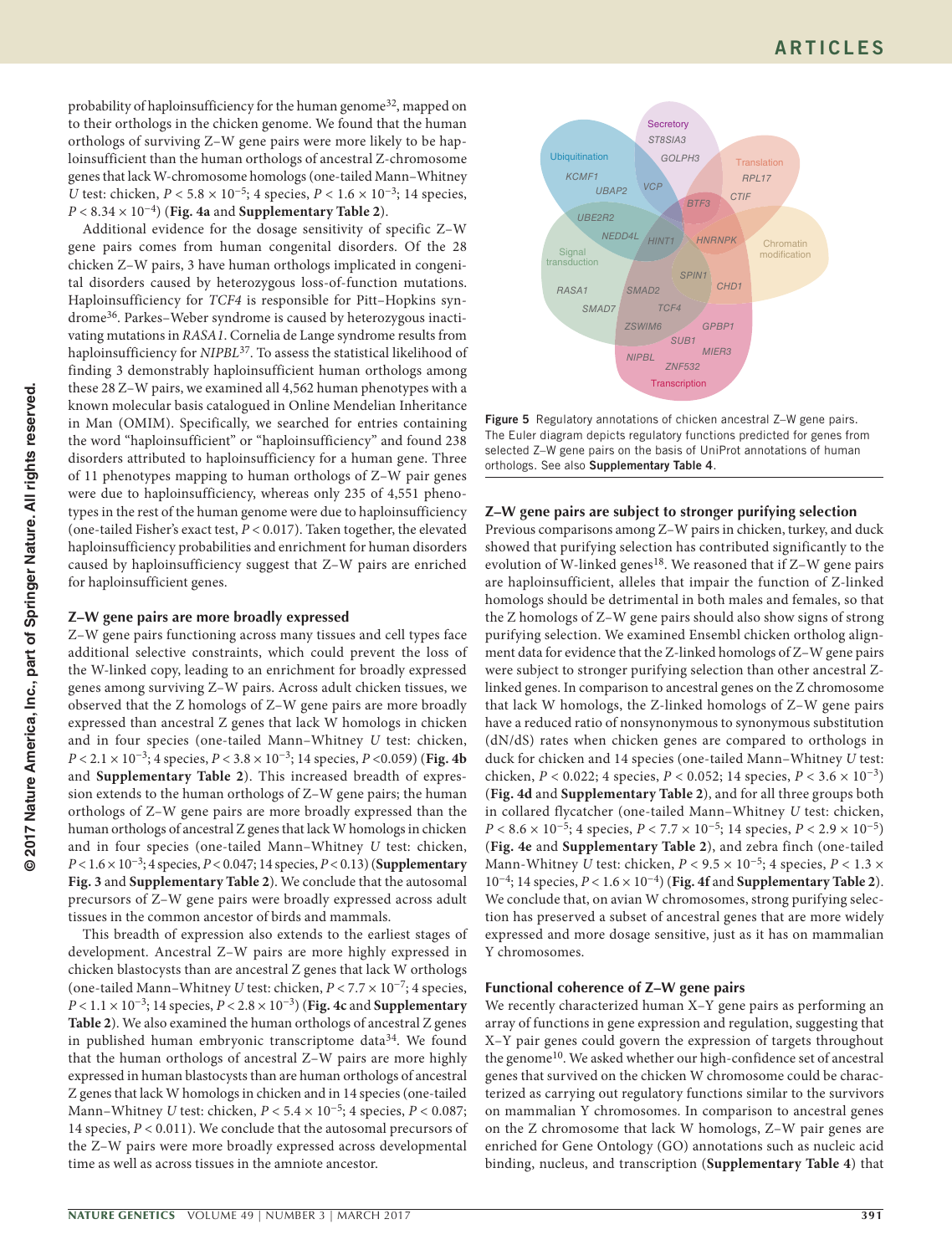suggest regulatory functions. We therefore looked more closely at the molecular functions of the 28 chicken Z–W pairs.

We observe that, in addition to the functions in transcription, translation, and protein stability attributed to mammalian X–Y pairs, chicken Z–W pairs are also predicted to act in protein secretion and signal transduction pathways (**[Fig. 5](#page-4-0)**) (refs. [38,](#page-6-33)[39\)](#page-6-34). Specifically, several Z–W pairs share annotations that suggest roles in transducing TGF-β signaling (*SMAD2*, *SMAD7*, and *NEDD4L*) and modulating Wnt signaling (*UBE2R2*, *HINT1*, and *SPIN1*). Interactions between the TGF-β and Wnt pathways are critical for axis and pattern formation in early development $40$ , and, as morphogens, each can induce different cellular responses as a function of concentration, or dosage.

### **DISCUSSION**

The preservation of broadly expressed, dosage-sensitive genes by purifying selection on avian W chromosomes offers a striking example of convergent evolution of the ZW and XY sex-chromosome systems. This survival strategy has been documented across diverse XY sex-chromosome systems; in *Drosophila miranda*, mammals, and threespine stickleback, purifying selection preserved a non-random set of ancestral Y-linked genes<sup>[10,](#page-6-7)[30,](#page-6-36)31</sup>. In *D. miranda*, surviving gene pairs on the Neo-X and Neo-Y chromosomes are expressed at higher levels and across more tissues than those genes that were lost to decay<sup>30</sup>. Likewise, in mammals, the surviving ancestral X-Y gene pairs are more broadly expressed across developmental time and adult tissues<sup>10</sup>. This strongly suggests that genes whose expression is required across a broad array of tissues are subject to greater constraints on gene dosage, making even the loss of a single copy costly. Like the Z–W gene pairs in birds we report here, the surviving X–Y gene pairs in mammals had higher predicted probabilities of haploinsufficiency, as well as ties to human syndromes caused by changes in gene dosage<sup>[10](#page-6-7)</sup>. Similarly, the surviving X-Y gene pairs of both *D. miranda* and threespine stickleback were enriched for genes encoding proteins with many partners in protein–protein interaction networks[30,](#page-6-36)[31.](#page-6-26) Macromolecular complexes are sensitive to imbalances in the stoichiometry of their components, and an abundance of interactions is correlated with dosage sensitivity $41$ . The repeated finding, across both female-specific (W) and male-specific (Y) chromosomes, that surviving ancestral genes are enriched for dosage-sensitive genes functioning across many tissues and cell types, contradicts the dire predictions of the imminent demise of sex-specific chromosomes due to genetic decay<sup>[42](#page-6-38)</sup>. Purifying selection has been effective at preserving the ancestral dosage of critical genes on the sex-specific chromosome, even in the absence of crossing-over, through hundreds of millions of years of evolution.

Despite the evolutionary similarities, we note that the chicken W chromosome is remarkably divergent from all sequenced Y chromosomes, in that it lacks any genes expressed specifically in sex-specific organs or tissues. The gene content of mammalian Y chromosomes is frequently dominated by massively amplified testis-specific gene families that did not originate on the ancestral autosomes, even though they may have X-linked homologs<sup>[11,](#page-6-8)13-[15](#page-6-9)</sup>. In mammalian Y chromosomes, ancestral genes that narrowed their expression to malespecific tissues and became amplified into multicopy gene families were preserved across a greater number of species<sup>10</sup>.

The relative simplicity of the W chromosome, with only broadly expressed ancestral genes and only one multicopy gene family, may be because its transmission is restricted to the female germ line. X, Y, and Z chromosomes pass through the male germ line, and all have acquired and amplified testis-expressed gene families<sup>4,[8,](#page-6-5)11-[13,](#page-6-10)[15,](#page-6-9)[28](#page-6-23)</sup>. This marked absence of acquired genes that are specifically expressed

in the ovary or other female-specific tissues, even on a femalespecific chromosome, suggests that, in amniotes, there is greater pressure to preserve or enhance male reproductive functions. Meiotic drive, which pits each chromosome against its homolog in a competition for transmission to the next generation, is one source of pressure on reproduction in males and females. However, there are more opportunities for meiotic drive to exert pressure during spermatogenesis than during oogenesis. Developing sperm are connected by cytoplasmic bridges, forming a syncytium that provides a venue for competition both during and after meiosis. For example, the ampliconic gene families on the X and Y chromosomes of the mouse are implicated in meiotic drive $^{11,43-45}$  $^{11,43-45}$  $^{11,43-45}$  $^{11,43-45}$  $^{11,43-45}$ , even though they are expressed predominantly in post-meiotic germ cells<sup>46</sup>. During oogenesis, the arena for competition is narrower; any competition between homologous chromosomes must be resolved by the first meiotic division, when homologs separate and one is ejected into a polar body. Thus, W chromosomes, which only pass through the female germ line, may be subject to less disruptive selective pressures than those experienced by Y, X, and Z chromosomes in the male germ line. The complete sequences of W chromosomes from other birds, or the independently evolved Z and W chromosomes of snakes, could show whether the absence of acquired gene families that we observe in the chicken is a general feature of female-specific chromosomes.

We previously proposed that the dozen broadly expressed, dosagesensitive genes on the human Y chromosome, along with their X-linked homologs that escape X-chromosome inactivation, are essential for the viability of 46, XY fetuses<sup>[10](#page-6-7)</sup>. Two key observations support this hypothesis: first, that X–Y gene pairs are enriched for genes expressed in early development<sup>[10](#page-6-7)</sup> and, second, that 99% of human 45,X conceptuses are not viable, while the remainder are often mosaic for all or part of a second sex chromosome<sup>47-[49](#page-7-1)</sup>.

Parallel lines of evidence in the chicken lead us to propose that the single-copy chicken Z–W pairs function to ensure female survival by providing the correct dosage of genes, especially those functioning in critical signaling pathways during early embryonic development. All 27 single-copy Z–W pairs are expressed in the developing chicken blastoderm, and the combined expression of Z–W gene pairs in females is comparable to the expression of the two Z homologs in males<sup>[19](#page-6-14)</sup>. Both 2A:ZZW and 2A:Z0 aneuploid embryos have been observed in chicken at the blastocyst stage<sup>[50](#page-7-2)</sup>, but these embryos do not survive past 4 to 5 d of incubation<sup>[50,](#page-7-2)[51](#page-7-3)</sup>, and sex chromosome aneuploidy is widely regarded as embryonic lethal in the chicken. Considering the severity of the three congenital developmental disorders linked to human orthologs of Z–W gene pairs, we conclude that hemizygosity for all Z–W gene pairs would likely result in early lethality.

In addition to their critical roles in maintaining embryonic viability, chicken Z–W and human X–Y gene pairs may have broader roles in sex determination and sexual dimorphism. Evidence of cell-autonomous sex determination in chickens has emerged from the study of lateral gynandromorphs<sup>52</sup>, along with sexually dimorphic gene expression that precedes gonadal differentiation<sup>[19,](#page-6-14)[52](#page-7-4)</sup>. This leads us to speculate that one or more of the broadly expressed regulators found on the chicken W chromosome may have evolved to direct aspects of female fate in cell types across the body. In mammals, we are just beginning to understand the consequences of a fundamental sexual dimorphism, at the cellular level, arising from genetic differences between developmental regulators encoded by the X and Y chromosomes. In humans, for example, somatic mutations in the X-linked members of X–Y gene pairs were recently linked to the increased incidence of cancer in human males<sup>53</sup>. It will surely be of interest to compare and contrast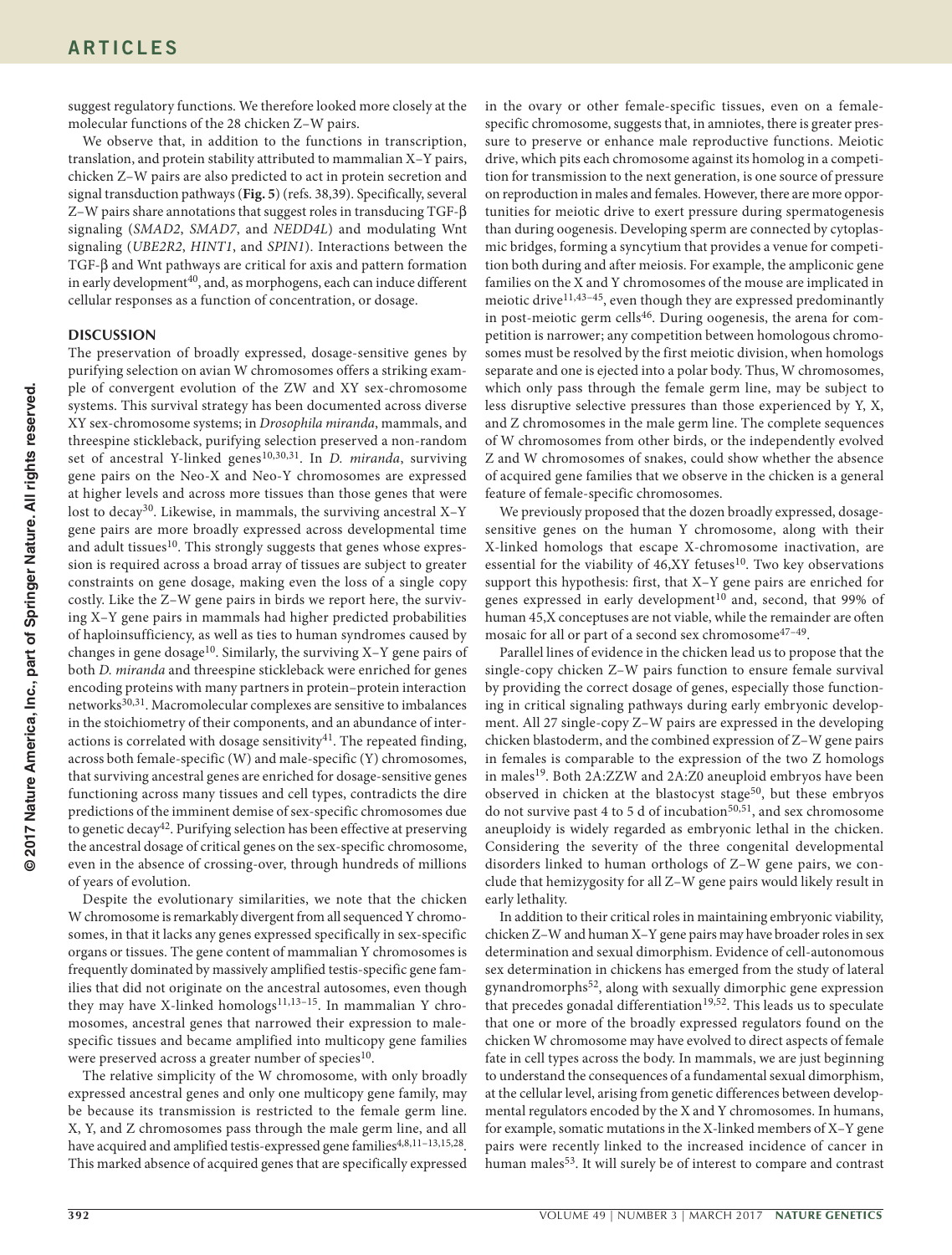birds and mammals, taking advantage of the parallel evolutionary trajectories of avian ZW and mammalian XY chromosomes, to uncover new paradigms for understanding the regulation and development of sexual dimorphism in both health and disease.

**URLs.** Online Mendelian Inheritance in Man (OMIM) database (accessed 24 June 2015),<ftp.omim.org/>; RepeatMasker, [http://www.repeatmasker.](http://www.repeatmasker.org/) [org/](http://www.repeatmasker.org/); custom Perl code for nucleotide dot plots, [http://pagelab.wi.mit.](http://pagelab.wi.mit.edu/material-request.html) [edu/material-request.html](http://pagelab.wi.mit.edu/material-request.html); supplementary information mirror, [http://](http://jura.wi.mit.edu/page/papers/Bellott_et_al_2017/index.html) [jura.wi.mit.edu/page/papers/Bellott\\_et\\_al\\_2017/index.html.](http://jura.wi.mit.edu/page/papers/Bellott_et_al_2017/index.html)

# **Methods**

Methods, including statements of data availability and any associated accession codes and references, are available in the [online version of](http://dx.doi.org/10.1038/ng.3778) [the paper.](http://dx.doi.org/10.1038/ng.3778)

*Note: Any Supplementary Information and Source Data files are available in the [online version of the paper.](http://dx.doi.org/10.1038/ng.3778)*

#### **Acknowledgments**

We thank M. Delany (University of California, Davis) for UCD001 DNA, A. Vignal and M. Morrison (INRA Toulouse) for ChickRH6 radiation hybrid panel DNA, M. Lovett (Washington University, St. Louis) for chicken embryonic fibroblasts, C. Friedman and B. Trask for flow-sorted chicken W chromosomes, F. McCarthy for permission to use the Chickspress RNA–seq data set [\(PRJNA204941\)](https://www.ncbi.nlm.nih.gov/bioproject/?term=PRJNA204941), and the "Chromas" Saint-Petersburg University Resource Center and L. Rapoport for technical assistance. This work was supported by the National Institutes of Health and the Howard Hughes Medical Institute. S.G. and E.G. were supported by the Russian Foundation of Basic Research (grant 16-04-01823a).

#### **AUTHOR CONTRIBUTIONS**

D.W.B., H.S., W.C.W., A.G.C., E.G., R.K.W., and D.C.P. planned the project. D.W.B., H.S., T.-J.C., D.L., and N.C. developed female-specific sequence-tagged sites. D.W.B., H.S., T.-J.C., and L.B. performed clone mapping. D.W.B., T.-J.C., N.K., T.G., and C.K. performed clone sequencing. S.G. and T.P. performed FISH analyses. D.W.B. and T.-J.C. performed RH mapping. D.W.B. and H.S. performed sequence analyses. D.W.B. and D.C.P. wrote the manuscript.

#### **COMPETING FINANCIAL INTERESTS**

The authors declare no competing financial interests.

Reprints and permissions information is available online at [http://www.nature.com/](http://www.nature.com/reprints/index.html) [reprints/index.html](http://www.nature.com/reprints/index.html).

- <span id="page-6-0"></span>1. Nanda, I. *et al.* 300 million years of conserved synteny between chicken Z and human chromosome 9. *Nat. Genet.* 21, 258–259 (1999).
- 2. Ross, M.T. *et al.* The DNA sequence of the human X chromosome. *Nature* 434, 325–337 (2005).
- <span id="page-6-1"></span>3. Fridolfsson, A.K. *et al.* Evolution of the avian sex chromosomes from an ancestral pair of autosomes. *Proc. Natl. Acad. Sci. USA* 95, 8147–8152 (1998).
- <span id="page-6-2"></span>4. Bellott, D.W. *et al.* Convergent evolution of chicken Z and human X chromosomes by expansion and gene acquisition. *Nature* 466, 612–616 (2010).
- <span id="page-6-3"></span>Handley, L.J., Ceplitis, H. & Ellegren, H. Evolutionary strata on the chicken Z chromosome: implications for sex chromosome evolution. *Genetics* 167, 367–376 (2004).
- <span id="page-6-25"></span>6. Lahn, B.T. & Page, D.C. Four evolutionary strata on the human X chromosome. *Science* 286, 964–967 (1999).
- <span id="page-6-4"></span>7. Zhou, Q. *et al.* Complex evolutionary trajectories of sex chromosomes across bird taxa. *Science* 346, 1246338 (2014).
- <span id="page-6-5"></span>8. Mueller, J.L. *et al.* Independent specialization of the human and mouse X chromosomes for the male germ line. *Nat. Genet.* 45, 1083–1087 (2013).
- <span id="page-6-6"></span>9. Charlesworth, B. & Charlesworth, D. The degeneration of Y chromosomes. *Phil. Trans. R. Soc. Lond. B* 355, 1563–1572 (2000).
- <span id="page-6-7"></span>10. Bellott, D.W. *et al.* Mammalian Y chromosomes retain widely expressed dosagesensitive regulators. *Nature* 508, 494–499 (2014).
- <span id="page-6-8"></span>11. Soh, Y.Q. *et al.* Sequencing the mouse Y chromosome reveals convergent gene acquisition and amplification on both sex chromosomes. *Cell* 159, 800–813 (2014).
- 12. Hughes, J.F. *et al.* Strict evolutionary conservation followed rapid gene loss on human and rhesus Y chromosomes. *Nature* 483, 82–86 (2012).
- <span id="page-6-10"></span>13. Hughes, J.F. *et al.* Chimpanzee and human Y chromosomes are remarkably divergent in structure and gene content. *Nature* 463, 536–539 (2010).
- 14. Li, G. *et al.* Comparative analysis of mammalian Y chromosomes illuminates ancestral structure and lineage-specific evolution. *Genome Res.* 23, 1486–1495 (2013).
- <span id="page-6-9"></span>15. Skaletsky, H. *et al.* The male-specific region of the human Y chromosome is a mosaic of discrete sequence classes. *Nature* 423, 825–837 (2003).
- <span id="page-6-11"></span>16. Moghadam, H.K., Pointer, M.A., Wright, A.E., Berlin, S. & Mank, J.E. W chromosome expression responds to female-specific selection. *Proc. Natl. Acad. Sci. USA* 109, 8207–8211 (2012).
- <span id="page-6-12"></span>17. Mank, J.E., Hosken, D.J. & Wedell, N. Conflict on the sex chromosomes: cause, effect, and complexity. *Cold Spring Harb. Perspect. Biol.* 6, a017715 (2014).
- <span id="page-6-13"></span>18. Wright, A.E., Harrison, P.W., Montgomery, S.H., Pointer, M.A. & Mank, J.E. Independent stratum formation on the avian sex chromosomes reveals interchromosomal gene conversion and predominance of purifying selection on the W chromosome. *Evolution* 68, 3281–3295 (2014).
- <span id="page-6-14"></span>19. Ayers, K.L. *et al.* RNA sequencing reveals sexually dimorphic gene expression before gonadal differentiation in chicken and allows comprehensive annotation of the W-chromosome. *Genome Biol.* 14, R26 (2013).
- <span id="page-6-15"></span>20. Smeds, L. *et al.* Evolutionary analysis of the female-specific avian W chromosome. *Nat. Commun.* 6, 7330 (2015).
- <span id="page-6-16"></span>21. Yazdi, H.P. & Ellegren, H. Old but not (so) degenerated—slow evolution of largely homomorphic sex chromosomes in ratites. *Mol. Biol. Evol.* 31, 1444–1453 (2014).
- <span id="page-6-17"></span>22. Hori, T., Asakawa, S., Itoh, Y., Shimizu, N. & Mizuno, S. *Wpkci*, encoding an altered form of PKCI, is conserved widely on the avian W chromosome and expressed in early female embryos: implication of its role in female sex determination. *Mol. Biol. Cell* 11, 3645–3660 (2000).
- <span id="page-6-18"></span>23. Alföldi, J. *et al.* The genome of the green anole lizard and a comparative analysis with birds and mammals. *Nature* 477, 587–591 (2011).
- <span id="page-6-19"></span>24. St John, J.A. *et al.* Sequencing three crocodilian genomes to illuminate the evolution of archosaurs and amniotes. *Genome Biol.* 13, 415 (2012).
- <span id="page-6-20"></span>25. Green, R.E. *et al.* Three crocodilian genomes reveal ancestral patterns of evolution among archosaurs. *Science* 346, 1254449 (2014).
- <span id="page-6-21"></span>26. Zhang, J., Li, C., Zhou, Q. & Zhang, G. Improving the ostrich genome assembly using optical mapping data. *Gigascience* 4, 24 (2015).
- <span id="page-6-22"></span>27. Vicoso, B., Kaiser, V.B. & Bachtrog, D. Sex-biased gene expression at homomorphic sex chromosomes in emus and its implication for sex chromosome evolution. *Proc. Natl. Acad. Sci. USA* 110, 6453–6458 (2013).
- <span id="page-6-23"></span>28. Li, S. *et al.* Genomic signatures of near-extinction and rebirth of the crested ibis and other endangered bird species. *Genome Biol.* 15, 557 (2014).
- <span id="page-6-24"></span>29. Lahn, B.T. & Page, D.C. Functional coherence of the human Y chromosome. *Science* 278, 675–680 (1997).
- <span id="page-6-36"></span>30. Kaiser, V.B., Zhou, Q. & Bachtrog, D. Nonrandom gene loss from the *Drosophila miranda* neo-Y chromosome. *Genome Biol. Evol.* 3, 1329–1337 (2011).
- <span id="page-6-26"></span>31. White, M.A., Kitano, J. & Peichel, C.L. Purifying selection maintains dosagesensitive genes during degeneration of the threespine stickleback Y chromosome. *Mol. Biol. Evol.* 32, 1981–1995 (2015).
- <span id="page-6-27"></span>32. Huang, N., Lee, I., Marcotte, E.M. & Hurles, M.E. Characterising and predicting haploinsufficiency in the human genome. *PLoS Genet.* 6, e1001154 (2010).
- <span id="page-6-28"></span>33. Merkin, J., Russell, C., Chen, P. & Burge, C.B. Evolutionary dynamics of gene and isoform regulation in mammalian tissues. *Science* 338, 1593–1599 (2012).
- <span id="page-6-29"></span>34. Yan, L. *et al.* Single-cell RNA–Seq profiling of human preimplantation embryos and embryonic stem cells. *Nat. Struct. Mol. Biol.* 20, 1131–1139 (2013).
- <span id="page-6-30"></span>35. Cunningham, F. *et al.* Ensembl 2015. *Nucleic Acids Res.* 43, D662–D669  $(2015)$
- <span id="page-6-31"></span>36. Zweier, C. *et al.* Haploinsufficiency of TCF4 causes syndromal mental retardation with intermittent hyperventilation (Pitt–Hopkins syndrome). *Am. J. Hum. Genet.* 80, 994–1001 (2007).
- <span id="page-6-32"></span>37. Tonkin, E.T., Wang, T.J., Lisgo, S., Bamshad, M.J. & Strachan, T. *NIPBL*, encoding a homolog of fungal Scc2-type sister chromatid cohesion proteins and fly Nipped-B, is mutated in Cornelia de Lange syndrome. *Nat. Genet.* 36, 636–641  $(2004)$ .
- <span id="page-6-33"></span>38. Amberger, J.S., Bocchini, C.A., Schiettecatte, F., Scott, A.F. & Hamosh, A. OMIM.org: Online Mendelian Inheritance in Man (OMIM®), an online catalog of human genes and genetic disorders. *Nucleic Acids Res.* 43, D789–D798 (2015).
- <span id="page-6-34"></span>39. UniProt Consortium. UniProt: a hub for protein information. *Nucleic Acids Res.* 43, D204–D212 (2015).
- <span id="page-6-35"></span>40. Skromne, I. & Stern, C.D. Interactions between Wnt and Vg1 signalling pathways initiate primitive streak formation in the chick embryo. *Development* 128, 2915–2927 (2001).
- <span id="page-6-37"></span>41. Papp, B., Pál, C. & Hurst, L.D. Dosage sensitivity and the evolution of gene families in yeast. *Nature* 424, 194–197 (2003).
- <span id="page-6-38"></span>42. Aitken, R.J. & Marshall Graves, J.A. The future of sex. *Nature* 415, 963 (2002). 43. Cocquet, J. *et al.* A genetic basis for a postmeiotic X versus Y chromosome
- <span id="page-6-39"></span>intragenomic conflict in the mouse. *PLoS Genet.* 8, e1002900 (2012). 44. Cocquet, J. *et al.* The multicopy gene *Sly* represses the sex chromosomes in the
- <span id="page-6-40"></span>male mouse germline after meiosis. *PLoS Biol.* 7, e1000244 (2009). 45. Conway, S.J. *et al.* Y353/B: a candidate multiple-copy spermiogenesis gene on the
- <span id="page-6-41"></span>mouse Y chromosome. *Mamm. Genome* 5, 203–210 (1994). 46. Mueller, J.L. *et al.* The mouse X chromosome is enriched for multicopy testis genes showing postmeiotic expression. *Nat. Genet.* 40, 794–799 (2008).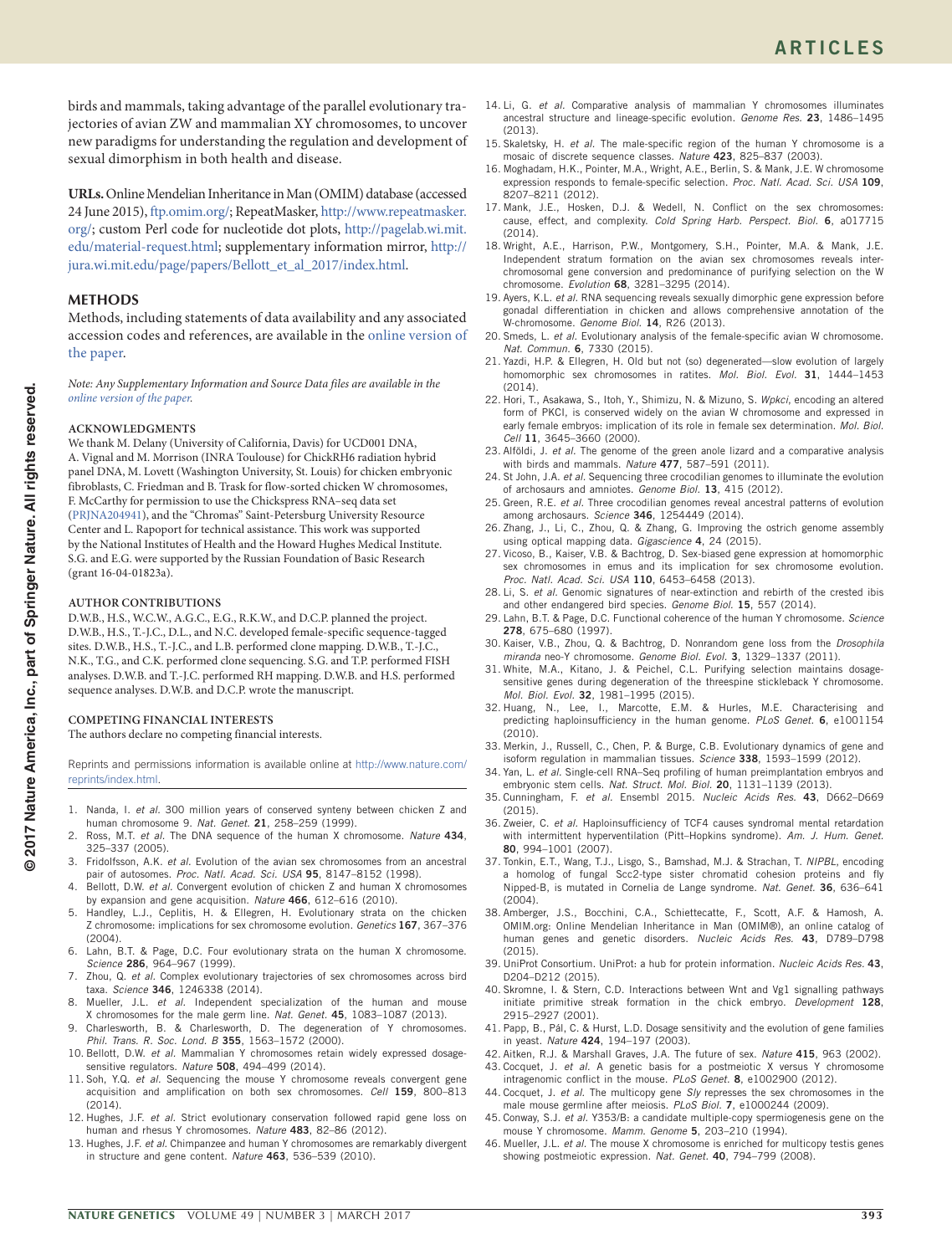# **ARTICLES**

- <span id="page-7-0"></span>47. Cockwell, A., MacKenzie, M., Youings, S. & Jacobs, P. A cytogenetic and molecular study of a series of 45,X fetuses and their parents. *J. Med. Genet.* 28, 151–155  $(1991)$ .
- 48. Hassold, T., Benham, F. & Leppert, M. Cytogenetic and molecular analysis of sex-chromosome monosomy. *Am. J. Hum. Genet.* 42, 534–541 (1988).
- <span id="page-7-1"></span>49. Hook, E.B. & Warburton, D. The distribution of chromosomal genotypes associated with Turner's syndrome: livebirth prevalence rates and evidence for diminished fetal mortality and severity in genotypes associated with structural X abnormalities or mosaicism. *Hum. Genet.* 64, 24–27 (1983).
- <span id="page-7-2"></span>50. Fechheimer, N.S. Origins of heteroploidy in chicken embryos. *Poult. Sci.* 60, 1365–1371 (1981).
- <span id="page-7-3"></span>51. Bloom, S.E. Chromosome abnormalities in chicken (*Gallus domesticus*) embryos: types, frequencies and phenotypic effects. *Chromosoma* 37, 309–326  $(1972)$ .
- <span id="page-7-4"></span>52. Zhao, D. *et al.* Somatic sex identity is cell autonomous in the chicken. *Nature* 464, 237–242 (2010).
- <span id="page-7-5"></span>53. Dunford, A. *et al.* Tumor-suppressor genes that escape from X-inactivation contribute to cancer sex bias. *Nat. Genet.* 49, 10–16 (2017).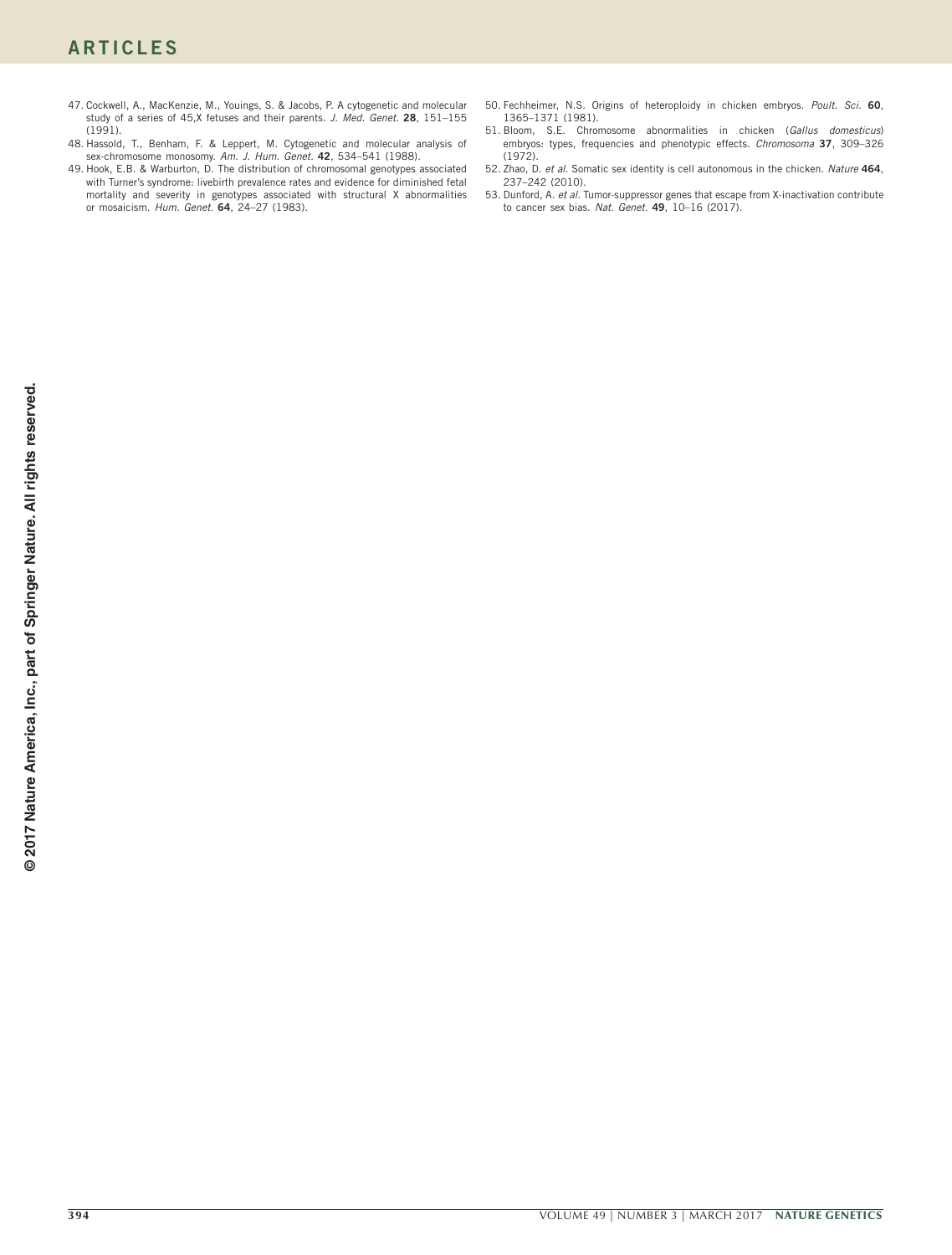# **ONLINE METHODS**

**Single-haplotype iterative mapping and sequencing.** We employed the single-haplotype iterative mapping and sequencing (SHIMS) strategy to assemble the chicken W chromosome sequence from 41 BAC and 123 fosmid clones (**Supplementary Table 1**). These clones were obtained from four BAC libraries (CH261, TAM31, TAM32, and TAM33) (refs. [54,](#page-9-0)[55\)](#page-9-1) and two fosmid libraries (J\_AD and J\_AE)<sup>[56](#page-9-2)</sup>, which provide combined ~16-fold coverage of the W chromosome of the single female red jungle fowl of the UCD001 line (RJF 256) (ref. [56\)](#page-9-2). Thirty-seven BACs and 5 fosmids were sequenced on ABI 3730 machines at the McDonnell Genome Institute, and 4 BACs and 118 fosmids were sequenced on an Illumina MiSeq instrument at the Whitehead Institute; see individual GenBank records for assembly details. We previously used the SHIMS strategy to produce finished sequence from mammalian Y, human X and chicken Z chromosomes<sup>[4,](#page-6-2)[8,](#page-6-5)10-[13,](#page-6-10)[15](#page-6-9)</sup>. The major steps in the SHIMS strategy are outlined below.

**Marker generation.** We identified female-specific sequence contigs in the draft assembly of the chicken genome using existing genetic linkage data<sup>[56,](#page-9-2)57</sup>, direct sequencing of flow-sorted W-chromosome DNA, electronic searches for close homologs of Z-linked gene sequences<sup>[4](#page-6-2)</sup>, and electronic subtraction using short-read genomic data from a male White Leghorn<sup>[58](#page-9-4)</sup>. We used these sequences to develop sequence-tagged sites (STS) and verified that they were female specific by PCR on DNA from a male and female red jungle fowl.

**Initial BAC selection and sequencing.** We identified large-insert BAC and fosmid clones and organized them into contigs of overlapping clones on the basis of (i) high-density filter hybridization using pools of overgo probes, (ii) electronic mapping of clone end sequences to female genomic sequences, and (iii) BAC fingerprint contig analysis. We confirmed the resulting contigs by PCR using female-specific STS markers and selected tiling paths for sequencing.

**Distinguishing repeat copies and finding true tiling paths.** We scrutinized overlaps between clones within repetitive regions for sequence differences or sequence family variants (SFVs). The presence of SFVs indicates that the clones belong to distinct copies of the same repeat family, and we used SFV patterns to identify clones that truly overlap. This produced new tiling paths. We reiterated this process until all overlaps were consistent.

**Extension and joining of large-insert clone contigs.** We identified clones that extend outward from or link existing contigs using high-density filter hybridization and electronic mapping of clone end sequences.

**Gap closure.** Regions composed of repeats with units less than 10 kb and greater than 99% identity frustrate the assembly of individual clones and are not well represented in our assemblies. These regions include both gene-poor regions, like centromeres, telomeres, and heterochromatin, and gene-rich regions, such as the *HINTW* array. No current technology is able to access these regions. Wherever possible, we attempted to find the boundaries of these arrays and obtain a representative repeat unit.

**Calculation of sequence accuracy.** The initial error rate estimated for clone sequencing and assembly was 1 in 28 kb. However, as 23% of our sequence was covered redundantly by two BACs, we were able to identify and resolve all discrepancies in redundantly covered regions so that the error rate for these regions was zero. Therefore, the final error rate was estimated to be 0.77  $\times$  $1/28,000 + 0.23 \times 0 \approx 1/36,000$ , or 1 in 36 kb.

**Ordering and orienting sequence contigs.** The structure of the chicken W chromosome presents a unique challenge to traditional techniques for chromosome mapping and assembly. Isolated islands of euchromatin are separated by massive heterochromatic tandem arrays, each composed of one of three families of genome-typical interspersed repeats<sup>59-61</sup>. We employed two independent and complementary methods to order and orient the 13 contigs of our sequence map along the W chromosome.

**Radiation hybrid mapping.** We tested 119 STS markers (**[Fig. 1d](#page-1-0)** and **Supplementary Data 2**) on the ChickRH6 panel<sup>62</sup>, a 6,000-rad panel consisting

of 90 hybrid clones, and constructed an RH map using RHMAPPER[63.](#page-10-2) We thereby assigned each of the 13 sequence contigs to one of three distinct linkage groups on the RH map (**[Fig. 1a](#page-1-0)**,**d**).

**Lampbrush FISH.** We ordered the three RH linkage groups along the W chromosome using lampbrush FISH (**[Fig. 1e](#page-1-0)**–**h** and **Supplementary Fig. 1**). The lampbrush W chromosome features a series of seven condensed heterochromatic chromomeres along its axis; these are numbered in ascending order from the tip of the long arm (**[Fig. 1e](#page-1-0)**). The three major repetitive sequence families of the W chromosome were previously mapped to chromomeres 1, 3, 5, and 6 by lampbrush FISH[59,](#page-9-5)[60](#page-9-6) (**[Fig. 1e](#page-1-0)**). We found that the three remaining chromomeres—2, 4, and 7—correspond to the three radiation hybrid linkage groups (**[Fig. 1a](#page-1-0)**,**c**,**e**,**f** and **Supplementary Fig. 1**).

The first linkage group contains 3 contigs, spans 2 Mb, contains 8 genes, and corresponds to chromomere 2, on the long arm of the W chromosome (**[Fig. 1e](#page-1-0)**,**f** and **Supplementary Fig. 1**). This linkage group terminated in sequences from the XhoI repeat family (**[Fig. 1e](#page-1-0)** and **Supplementary Table 1**). The XhoI repeat family was previously mapped to the adjacent chromomere 3 (ref. [60](#page-9-6)), suggesting that we captured the border of this heterochromatic array (**[Fig. 1e](#page-1-0)**).

The second linkage group contains 6 contigs, spans 3 Mb, contains 12 genes, and corresponds to chromomere 4 (**[Fig. 1e](#page-1-0)**,**g**, **Supplementary Fig. 1**, and **Supplementary Table 1**), near the centromere of the W chromosome<sup>64</sup>. Consistent with proximity to the centromere, single-copy markers assigned to this linkage group were retained at higher frequency in the radiation hybrid panel than were markers in the other two linkage groups (**[Fig. 1d](#page-1-0)**).

The third linkage group consists of 4 contigs, spans 2 Mb, contains 8 genes, and corresponds to chromomere 7, on the short arm of the W chromosome near the pseudoautosomal region where the Z and W chromosomes cross over during female meiosis (**[Fig. 1e](#page-1-0)**,**h**, **Supplementary Fig. 1**, and **Supplementary Table 1**). Consistent with the results of lampbrush FISH, the proximal end of this linkage group contained the only ampliconic sequence on the W chromosome, a tandem array of *HINTW* genes (**[Fig. 1c](#page-1-0)** and **Supplementary Fig. 1**). The *HINTW* array was previously mapped to the short arm of the W chromosome by metaphase FISH<sup>22</sup>. The third linkage group terminated in the pseudoautosomal region, which contained no genes but instead consisted entirely of telomeric and subtelomeric repeats shared with the Z chromosome (**[Fig. 1e](#page-1-0)** and **Supplementary Fig. 1**).

**Chromosomal FISH analyses.** We performed FISH assays on *Gallus gallus*  domesticus lampbrush chromosomes as previously described<sup>[64](#page-10-3)</sup>. Briefly, lampbrush chromosomes were manually isolated from oocyte nuclei, dehydrated in 96% ethanol, air dried, and treated with RNase A. BAC probes were labeled with digoxygenin and denatured together with unlabeled competitor DNA and the lampbrush chromosomes before hybridization. Probes were detected with antibodies against digoxygenin conjugated to Cy3 (JacksonImmunoResearch Laboratories, 200-162-156) at a 1:400 dilution. Chromosomes were stained with DAPI and imaged on a fluorescence microscope. Experimental procedures involving chicken oocytes were approved by the Saint Petersburg State University Ethics Committee (statement 131-03-2).

**Interspersed repeats.** Interspersed repeats were electronically identified with RepeatMasker.

**Identification of genes and transcription units.** We identified genes and transcripts as previously described<sup>[4,](#page-6-2)[10](#page-6-7)</sup>. Briefly, we used TWINSCAN<sup>65,[66](#page-10-5)</sup> with human as the informant genome and EST sequences from the BBSRC ChickEST database<sup>[67](#page-10-6)</sup>, supplemented by our own ESTs from adult ovary ([SRP000097](https://www.ncbi.nlm.nih.gov/sra/?term=SRP000097)). We specifically searched for homologs of all genes found in the finished sequence of the chicken Z chromosome to detect ancestral genes as well as any genes co-acquired by the Z and W chromosomes. We validated transcription of predicted genes by RT–PCR and capillary sequencing, as well as 454 sequencing of ovary cDNA and Illumina-based RNA–seq [\(PRJNA204941\)](https://www.ncbi.nlm.nih.gov/bioproject/?term=PRJNA204941).

**Dot plots.** Triangular dot plots (representing intrachromosomal sequence similarity) and square dot plots (representing interchromosomal sequence similarity) were generated with a custom Perl script (see URLs).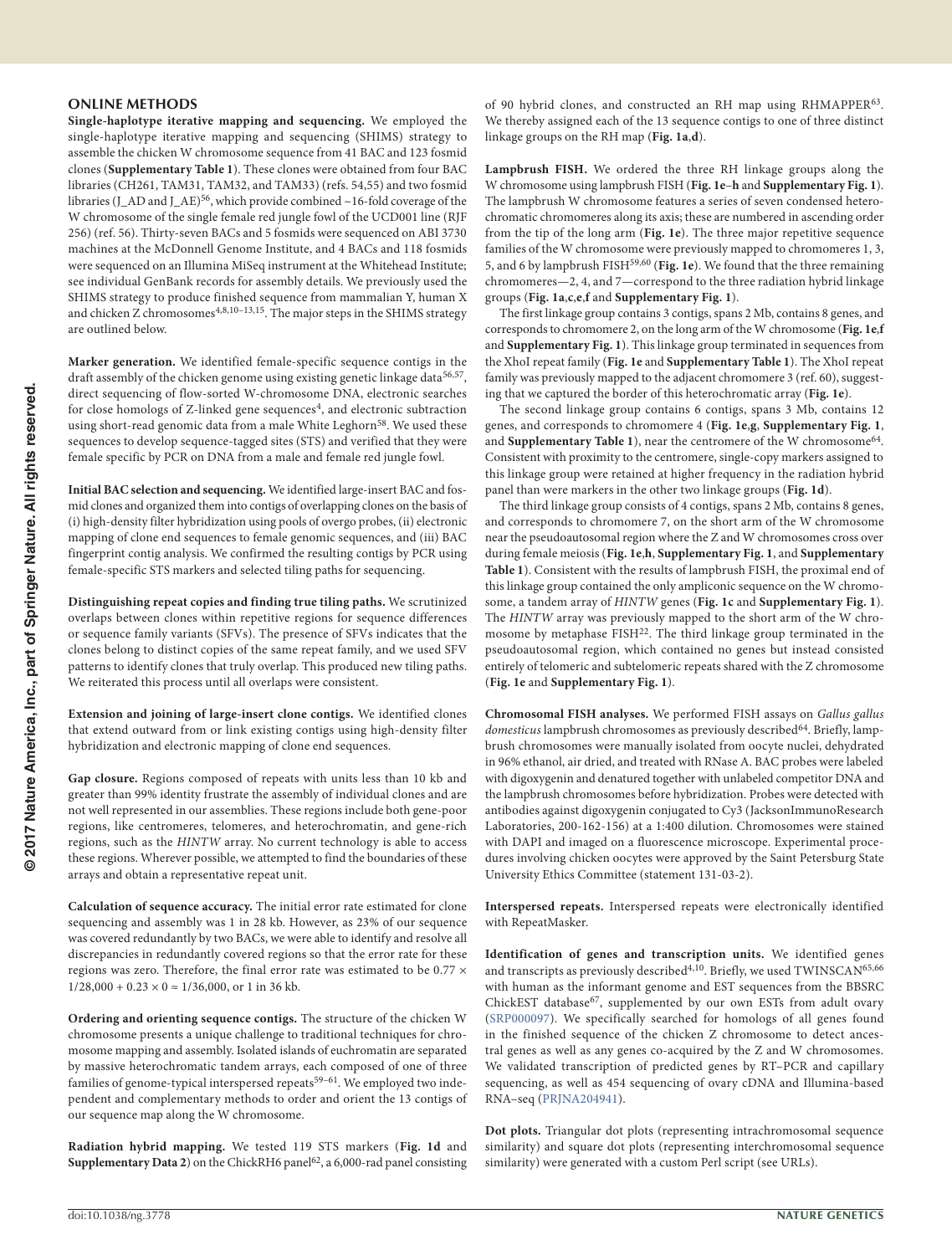**Reconstructing ancestral autosomes.** Our previous comparisons of the chicken Z chromosome with orthologous regions of human autosomes identified 720 genes that were present on the ancestral amniote chromosomes that became the chicken Z and W sex chromosomes (**[Table 1](#page-2-1)** and **Supplementary Table 2**) (ref. [4](#page-6-2)). Of these 720 genes, 671 had syntenic orthologs in both human and chicken. The other 49 genes had syntenic orthologs in human and an outgroup species (amphibians or fish), but not in chicken, indicating that these genes were lost along the lineage leading to chicken (**[Table 1](#page-2-1)** and **Supplementary Table 2**). We also identified 66 distinct families of genes (493 genes in all) that had been added to the chicken Z chromosome but were not present on the ancestral amniote autosomes (**[Table 1](#page-2-1)** and **Supplementary Table 2**) (ref. [4\)](#page-6-2).

Previously, we relied on assignments of chicken and human orthologs in the Ensembl database (version 52). We reexamined all 786 distinct genes or families (720 ancestral plus 66 acquired) in light of recent improvements to annotations of the chicken and human genomes (Ensembl version 80) (ref. [35\)](#page-6-30). This allowed us to eliminate genes that represented errors or redundancies in previous annotations of the chicken and human genomes and to add genes that had been overlooked by previous annotation efforts (**[Table 1](#page-2-1)** and **Supplementary Table 2**). This reduced the number of ancestral genes maintained on the chicken Z chromosome from 671 to 627 (**[Table 1](#page-2-1)** and **Supplementary Table 2**). This also reduced the number of ancestral genes evidently lost from the chicken Z chromosome from 49 to 47 and the number of distinct gene families added to the chicken Z chromosome from 66 to 49 (**[Table 1](#page-2-1)** and **Supplementary Table 2**).

Our previous analyses were limited by the absence of genome sequences from species more closely related to chicken than humans; the 47 losses and 49 gains could have occurred at any time after birds diverged from mammals, about 325 million years ago[68](#page-10-7) (**[Fig. 3a](#page-2-2)**). To determine which of these gains and losses had occurred in the avian ancestor and which were specific to chicken, we looked for syntenic orthologs of genes in three species more closely related to chicken than human: anole lizard<sup>23</sup>, American alligator<sup>24,25</sup>, and ostrich<sup>[26](#page-6-21)</sup> ([Fig. 3a](#page-2-2)). Birds diverged from lizards around 275 million years ago and from crocodilians around 219 million years ago<sup>68</sup> ([Fig. 3a](#page-2-2)). All birds have orthologous Z and W sex chromosomes, and therefore the ancestral autosomes must have begun to diverge before the earliest split in the avian tree—between the Palaeognathae (like the ostrich) and the Neognathae (like the chicken)—around 120 million years ago[68](#page-10-7) (**[Fig. 3a](#page-2-2)**).

Of the 47 human genes we had identified as lost in the lineage leading to chicken, 19 maintained a syntenic ortholog in the ostrich, indicating that these genes were actually present on the ancestral autosomes before the radiation of birds (**[Table 1](#page-2-1)** and **Supplementary Table 2**). Similarly, of the 49 distinct genes we identified as gained in the lineage leading to chicken, 39 genes had a syntenic ortholog in lizard, alligator, or ostrich, indicating that these gains took place on the ancestral autosomes, before they evolved into the Z and W sex chromosomes (**[Table 1](#page-2-1)** and **Supplementary Table 2**). Combining the 627 ancestral genes maintained on the chicken Z chromosome with the 19 genes lost from the chicken Z chromosome after the radiation of birds, plus the 39 genes gained by the ancestral autosomes before birds diverged, yields a total of 685 genes present on the ancestral autosomes that became the avian Z and W sex chromosomes (**[Table 1](#page-2-1)** and **Supplementary Table 2**).

**W-linked gene expression.** We quantified the abundances of chicken transcripts from the Chickspress RNA–seq data set ([PRJNA204941](https://www.ncbi.nlm.nih.gov/bioproject/?term=PRJNA204941)) using kallisto version 0.42.3 (ref. [69](#page-10-8)) and edge $R^{70}$ . We normalized the transcript abundances for each gene to the abundance in the highest expressing tissue for that gene.

**OMIM.** We downloaded the full text of OMIM<sup>38</sup> and searched entries for "haploinsufficient" or "haploinsufficiency," limiting our search to phenotypes with a known molecular basis. We examined each of the resulting entries to verify that there was evidence that the phenotype was caused by haploinsufficiency.

**Functional annotation.** We mapped published functional annotation data onto our set of 685 ancestral genes and their human orthologs. For expression breadth, we normalized the expression of each gene to the highest RPKM in any tissue and took the average expression across all tissues. We used UniProt annotations to identify chicken Z–W pair genes involved in regulatory processes.

**Statistics.** We tested whether the human orthologs of Z–W gene pairs were enriched for phenotypes caused by haploinsufficiency, relative to the rest of the human genome, using a one-tailed Fisher's exact test, because of the small number of Z–W gene pairs whose orthologs are annotated in OMIM. We tested for enrichments in the annotations of ancestral Z–W gene pairs identified in chicken, 4 species (chicken, collared flycatcher, crested ibis, and emu), and all 14 published female avian genomes versus the remainder of ancestral Z genes using one-tailed Mann–Whitney *U* tests. We report all of our comparisons, and, in every case, all three classes of Z–W pairs differed from other ancestral genes in the expected direction, making correction for multiple comparisons unnecessary. We attribute the reduced significance for comparisons involving the sets of 4 and 14 species to noise from low-confidence gene predictions in these species.

The exact numbers used to calculate the *P* values for **[Figure 4](#page-3-0)**, along with the associated test statistic, *U*, are as follows. The human orthologs of ancestral Z–W pairs had a higher probability of haploinsufficiency than other ancestral Z genes. Chicken Z–W pairs *n* = 17, other ancestral Z genes *n* = 443, *P* < 5.8 × 10<sup>-5</sup>, *U* = 5,840.5; 4-species Z–W pairs *n* = 49, other ancestral Z genes *n* = 411, *P* < 1.6 × 10<sup>-3</sup>, *U* = 12,666; 14-species Z–W pairs *n* = 103, other ancestral Z genes *n* = 357, *P* < 8.34 × 10−4, *U* = 22,122.5. The chicken Z orthologs of ancestral Z–W pairs were more broadly expressed in adult chicken tissues than other ancestral Z genes. Chicken Z–W pairs *n* = 25, other ancestral Z genes *n* = 511, *P* < 2.1 × 10<sup>-3</sup>, *U* = 8,561; 4-species Z–W pairs *n* = 70, other ancestral Z genes *n* = 466, *P* < 3.8 × 10−3, *U* = 19,546; 14-species Z–W pairs *n* = 138, other ancestral Z genes *n* = 398, *P* < 0.059, *U* = 29,919. The chicken Z orthologs of ancestral Z–W pairs were more highly expressed in chicken blastocysts than other ancestral Z genes. Chicken Z–W pairs *n* = 28, other ancestral Z genes *n* = 613, *P* < 7.7 × 10<sup>-7</sup>, *U* = 13,188; 4-species Z–W pairs *n* = 78, other ancestral Z genes *n* = 563, *P* < 1.1 × 10−3, *U* = 26,684; 14-species Z–W pairs *n* = 156, other ancestral Z genes *n* = 485, *P* < 2.8 × 10−3, *U* = 43,410.5. The chicken Z orthologs of ancestral Z–W pairs had a reduced dN/dS ratio in alignments with their orthologs in duck. Chicken Z–W pairs *n* = 26, other ancestral Z genes *n* = 560, *P* < 0.022, *U* = 5,580.5; 4-species Z–W pairs *n* = 74, other ancestral Z genes *n* = 512, *P* < 0.052, *U* = 16,728.5; 14-species Z–W pairs *n* = 149, other ancestral Z genes *n* = 437, *P* < 3.6 × 10−3, *U* = 27,753. The chicken Z orthologs of ancestral Z–W pairs had a reduced dN/dS ratio in alignments with their orthologs in collared flycatcher. Chicken Z–W pairs *n* = 25, other ancestral Z genes *n* = 582, *P* < 8.6 × 10−5, *U* = 4,048; 4-species Z–W pairs *n* = 72, other ancestral Z genes *n* = 535, *P* < 7.7 × 10−5, *U* = 13,971; 14-species Z–W pairs *n* = 149, other ancestral *Z* genes *n* = 458, *P* < 2.9 × 10<sup>-5</sup>, *U* = 26,636. The chicken Z orthologs of ancestral Z–W pairs had a reduced dN/dS ratio in alignments with their orthologs in zebra finch. Chicken Z–W pairs *n* = 24, other ancestral Z genes *n* = 568, *P* < 9.5 × 10−5, *U* = 3,750.5; 4-species Z–W pairs *n* = 72, other ancestral Z genes *n* = 520, *P* < 1.3 × 10<sup>-4</sup>, *U* = 13,741.5; 14-species Z–W pairs *n* = 149, other ancestral Z genes *n* = 443, *P* < 1.6 × 10−4, *U* = 26,476.5.

**Data availability.** GenBank accession numbers for BAC and fosmid sequences are listed in **Supplementary Table 1**. Z and W transcript sequences assembled from [PRJNA204941](https://www.ncbi.nlm.nih.gov/bioproject/?term=PRJNA204941) have been deposited at DDBJ, EMBL, and GenBank under accession [GENL00000000](https://www.ncbi.nlm.nih.gov/nuccore/GENL00000000). The version described in this paper is the first version, [GENL01000000.](https://www.ncbi.nlm.nih.gov/nuccore/GENL01000000)

- <span id="page-9-0"></span>54. Lee, M.K. *et al.* Construction and characterization of three BAC libraries for analysis of the chicken genome. *Anim. Genet.* 34, 151–152 (2003).
- <span id="page-9-1"></span>55. Wallis, J.W. *et al.* A physical map of the chicken genome. *Nature* 432, 761–764  $(2004)$
- <span id="page-9-2"></span>56. International Chicken Genome Sequencing Consortium. Sequence and comparative analysis of the chicken genome provide unique perspectives on vertebrate evolution. *Nature* 432, 695–716 (2004).
- <span id="page-9-3"></span>57. Zody, M.C. *Investigation of Mechanics of Mutation and Selection by Comparative Sequencing*. PhD thesis, Uppsala Univ. (2009).
- <span id="page-9-4"></span>58. Chen, N., Bellott, D.W., Page, D.C. & Clark, A.G. Identification of avian W-linked contigs by short-read sequencing. *BMC Genomics* 13, 183 (2012).
- <span id="page-9-5"></span>59. Itoh, Y. & Mizuno, S. Molecular and cytological characterization of SspI-family repetitive sequence on the chicken W chromosome. *Chromosome Res.* 10, 499–511 (2002).
- <span id="page-9-6"></span>60. Solovei, I., Ogawa, A., Naito, M., Mizuno, S. & Macgregor, H. Specific chromomeres on the chicken W lampbrush chromosome contain specific repetitive DNA sequence families. *Chromosome Res.* 6, 323–327 (1998).